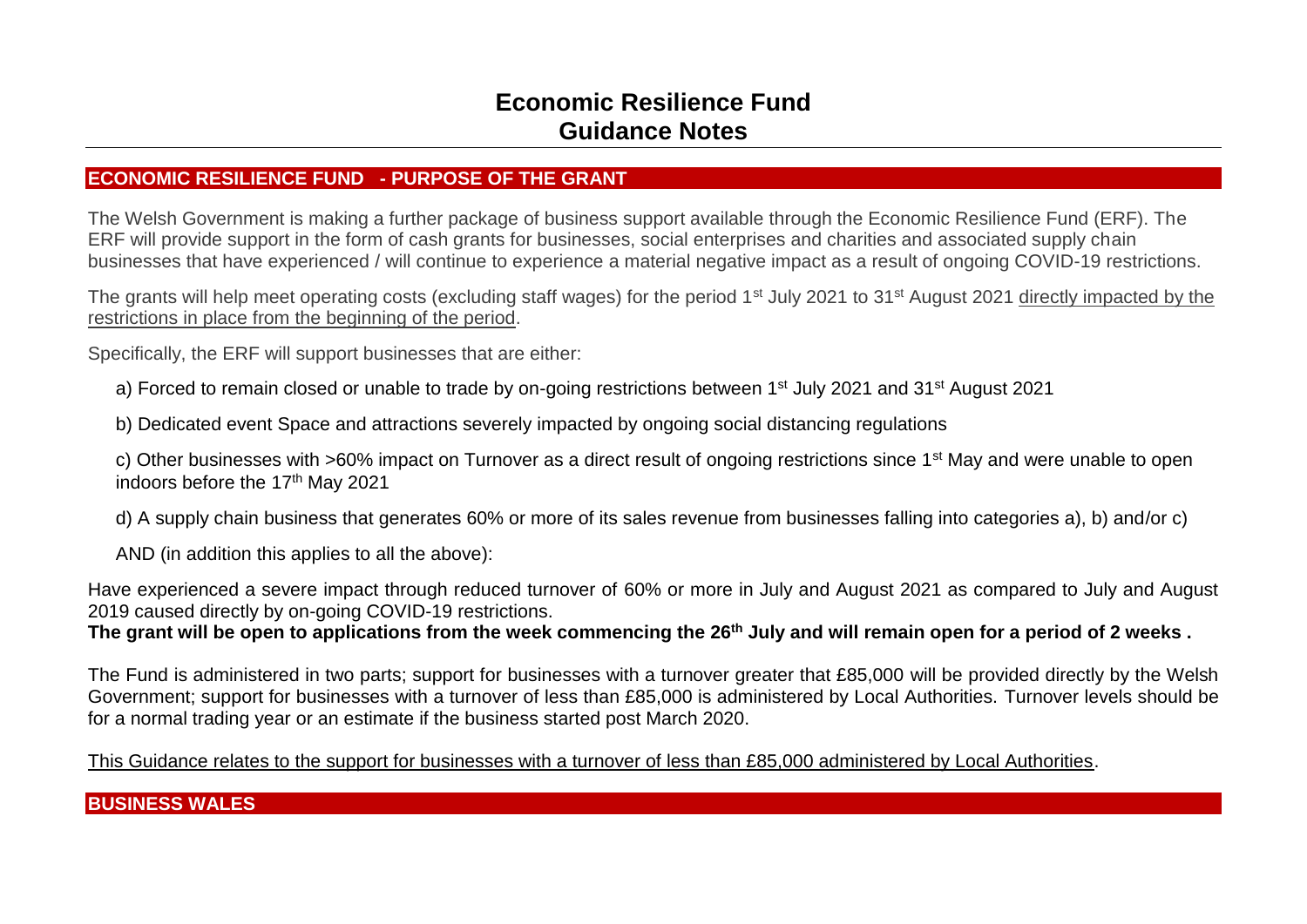Business Wales provides tailored support to start–up, micro and small and medium sized businesses in Wales. The service can help you understand what your needs are and provide tailored support packages including access to online tools, workshops, specialist advisers and mentors. In addition to working with you on a business diagnostic and action plan, our advisers can also provide targeted financial advice and access other support that you might benefit from.

To find out more, please visit [www.businesswales.gov.wales.](http://www.businesswales.gov.wales/)

# **ECONOMIC RESILIENCE FUND – WHO CAN APPLY ?**

Businesses that meet the following criteria **may** be eligible for the grant:

- Business was trading prior to the 4<sup>th</sup> December 2020
- Businesses must be operating in Wales
- Businesses must have **one** or more of the following
	- o HMRC Unique Taxpayer Reference (UTR) Number
	- o VAT Registration Number or a VAT exemption certificate (if applicable)
	- o Company Registration Number (if applicable)
	- o Hackney carriage license number or private minicab licence number (if applicable)
- Businesses must meet one of the following :
	- o Business has been forced to remain closed or unable to trade by on-going restrictions between 1<sup>st</sup> July 2021 and 31<sup>st</sup> August 2021 and has experienced a drop in turnover of >60% in the period as a **direct result** of the continuing restrictions , or
	- o Business is a dedicated event space or attraction severely impacted by ongoing social distancing regulations and has experienced a drop in turnover of >60% in the period as a **direct result** of the continuing restrictions , or
	- o Other business with >60% impact on Turnover as a direct result of ongoing restrictions since 1st of May and were unable to open indoors before the 17th May 2021 , or
	- o Be a supply chain business that generates 60% or more of its sales revenue from businesses falling into the 3 categories above and has experienced a drop in turnover of >60% in the period
- **EXECUTE:** Limited company with a turnover of between £10,000 and £85,000
- Sole traders / partnerships with a turnover less than £85,000
- The business must employ at least 1 FTE (this can include the owner)
- The business must be your main source of income (>50%)
- Supported businesses must aim to maintain employment for 12 months
- Only one application per business (where there are multiple premises under 1 business they should be combined into a single application)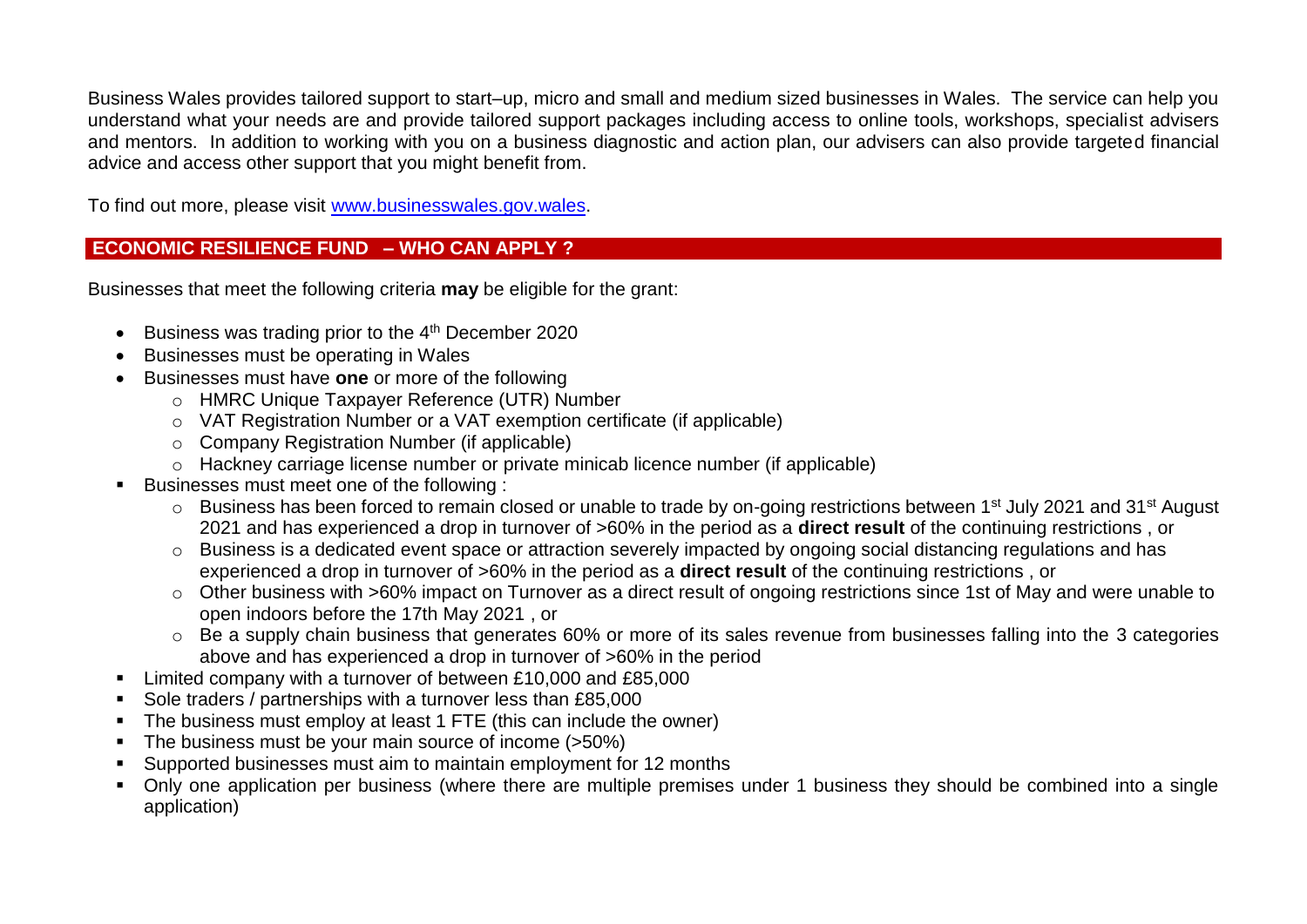- Businesses should be actively trading up to the 4<sup>th</sup> December when the new restrictions were introduced in Wales and may be required to provide evidence to demonstrate this
- If you have received funding in the last 12 months which exceed 100% of your turnover in the 2019 financial year, you should not apply for this fund.

#### **ECONOMIC RESILIENCE FUND - HOW MUCH CAN YOU APPLY FOR?**

A grant is available to assist businesses based on the number of Full Time Equivalent (FTE) staff they employ as of the 1st May 2021:

| Number of<br>FTE's | <b>Forced to remain</b><br>closed or unable to<br>trade by on-going<br>restrictions between<br>$1st$ July 2021 and 31 <sup>st</sup><br>August 2021 | <b>Event Space and</b><br><b>attractions</b><br>severely<br>impacted by<br>ongoing social<br>distancing<br>regulations | <b>Other businesses</b><br>with $>60\%$ impact<br>on Turnover as a<br>direct result of<br>ongoing restrictions<br>since 1 <sup>st</sup> May and<br>were unable to open<br>indoors before the<br>17th May 2021 | A supply chain<br>business that<br>generates 60% or<br>more of its sales<br>revenue from<br>businesses falling<br>into categories a),<br>b) and/or c) | <b>Sole Traders without</b><br>a property (LA<br>delivery only < 85k<br>TO) Impacted by<br>$>60\%$ |
|--------------------|----------------------------------------------------------------------------------------------------------------------------------------------------|------------------------------------------------------------------------------------------------------------------------|---------------------------------------------------------------------------------------------------------------------------------------------------------------------------------------------------------------|-------------------------------------------------------------------------------------------------------------------------------------------------------|----------------------------------------------------------------------------------------------------|
| $1-3$ FTE          | £5,000                                                                                                                                             | £3,500                                                                                                                 | £2,500                                                                                                                                                                                                        | £2,500                                                                                                                                                | £1,000                                                                                             |
| 4-9 FTE            | £10,000                                                                                                                                            | £7,000                                                                                                                 | £5,000                                                                                                                                                                                                        | £5,000                                                                                                                                                |                                                                                                    |

**Full-time equivalent job (FTE)** – This is the number of full time jobs within your organisation. A full-time job is one of 30 hours or more per week; a part-time job is one of at least 15 hours per week; two part-time jobs count as one full-time equivalent job. We do not accept zero hour contracts as eligible permanent jobs.

#### **\*The FTE figure can include the owners which may be taking drawings etc., however any employees must be paid through PAYE.**

To calculate the total FTE jobs, divide the number of part-time employees by 2 and add to the number of full-time employees. If the job is less than 15 hours per week you should combine multiple roles to make 30 as a single FTE. Seasonal posts should be treated as year round staff as long as they are employed annually.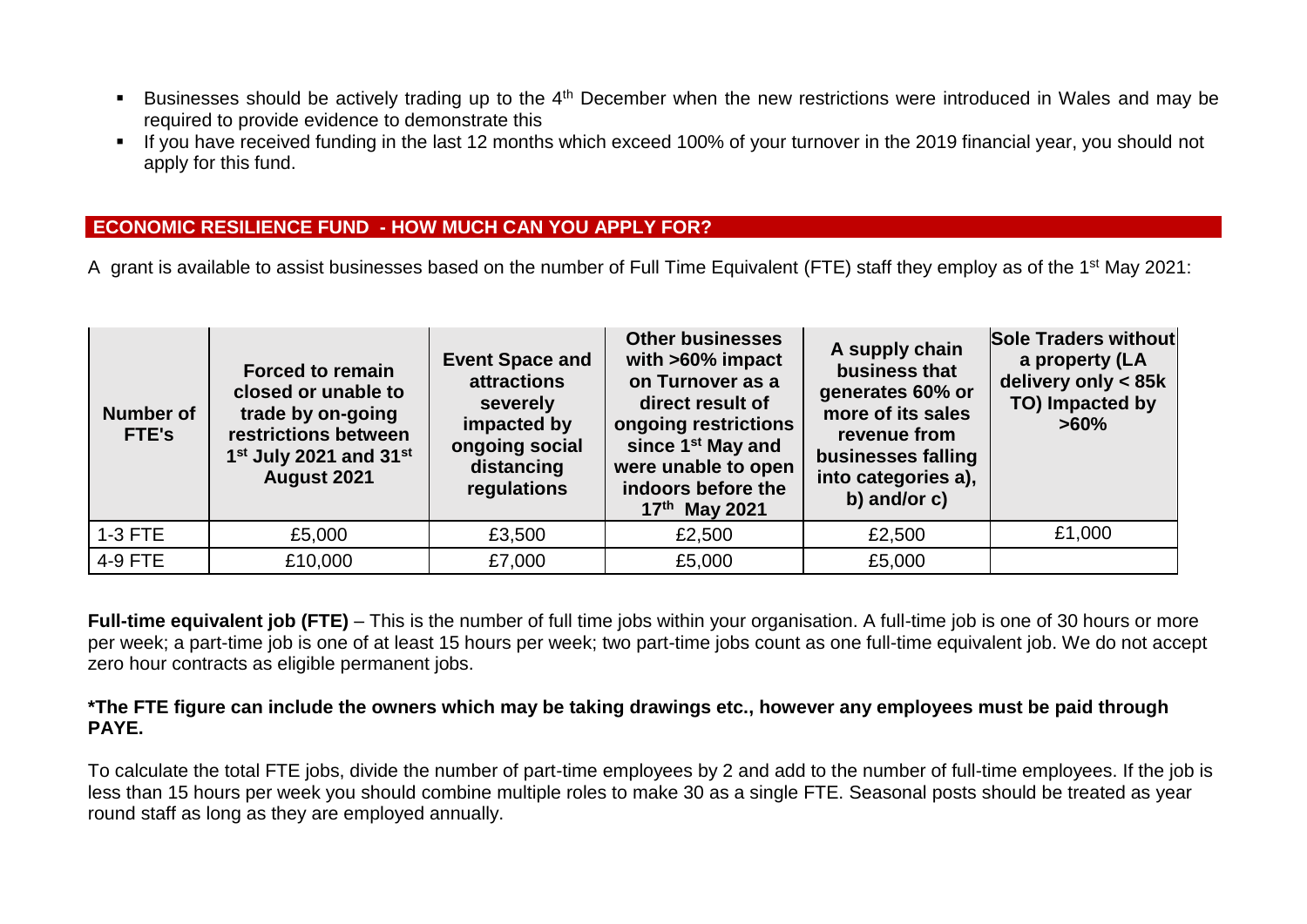## **Example**:

4 part-time employees = 2 added to 1 full-time employee equals FTE employees of 3.

You are **not eligible** for this grant if:

- The business generates less than 50% of your income if you are a sole trader or partnership. The business must be your main source of income.
- Your turnover has not reduced by at least 60% compared to the July / August period in 2019 or an equivalent trading period if you started after that date
- You have received support from the Cultural Recovery Fund Freelancer Support (launched on 17<sup>th</sup> May 2021).
- **You have received funding for costs for the same time period from funds such as the "Be Active Wales Fund" or the "Communities Resilience Fund**".

All applications will be considered on an individual basis and payment of the grant is at the absolute discretion of the Local Authority within the criteria set out in this guidance.

## **ECONOMIC RESILIENCE FUND - HOW TO APPLY**

Businesses can apply for the grant by accessing their Local Authority's website. If eligible, you will be able to access the online application form, complete all the requested fields and submit your application. Please note that all fields are mandatory – failure to complete them **will result** in your application being rejected.

The Local Authority has absolute discretion on the duration and terms of the fund.

## **ECONOMIC RESILIENCE FUND - GUIDANCE ON COMPLETING THE FORM**

#### **Section 1** – **Your personal details**

This part asks for information about you the applicant / business owner.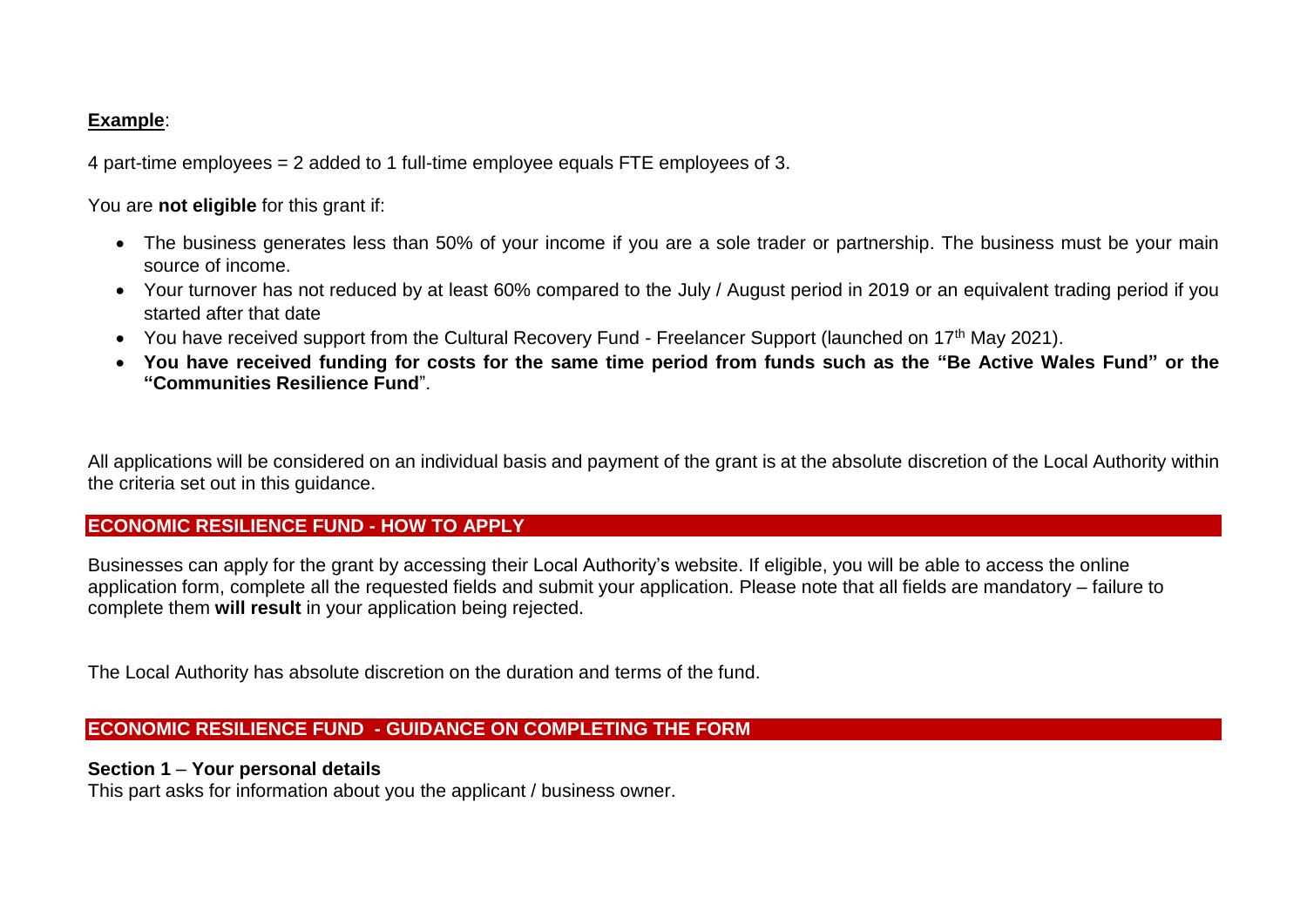#### **Section 2 – Information about your business**

This part asks for information about your business. Please ensure the details in this section are accurate and complete. Application forms that have incomplete or inaccurate data will **not** be processed.

Businesses will **not be eligible** for the grant if they fall into one of the following categories:

- Enforced closure having infringed social-distancing rules. However, if improvements have been made and the business has been allowed to re-open then they may be eligible for the grant (subject to meeting the eligibility criteria)
- Businesses that chose to close but are not required to
- In liquidation or dissolved or in process of being struck off
- Breached subsidy threshold
- If the business your applying for is not your main source of income

## **Section 3 – Impact of the lockdown on your business**

Please confirm or otherwise if the statement on the application form applies to your business. The local authority **may** request further information/documentation to evidence this estimated turnover reduction. Also in this section please tell us how the continuing restrictions are / will **directly** affect your business in the period 1<sup>st</sup> July 2021 to 31<sup>st</sup> August 2021.

#### **Section 4 – Bank Details**

Please provide your business bank account details as this information will be used to make the grant payment to you – please ensure these details are correct.

The local authority may request your latest bank statements and further information to confirm your bank details and evidence trading activity.

## **Section 5 – Subsidy Control**

If awarded a 'Small Amounts of Financial Assistance' grant you must ensure that its use is compatible with the applicable agreements contained in the World Trade Organisation rules, UK-EU Trade and Cooperation Agreement, any Free Trade Agreement involving the UK, the Northern Ireland Protocol and any domestic legislation.

As part of your application, you must declare if you have received any EU de minimis support or 'Small Amounts of Financial Assistance' subsidy (as defined in by Article 364 paragraph 4 of the UK-EU Trade and Cooperation Agreement) during the previous 3 fiscal years (i.e. current fiscal year and the previous two fiscal years) together with the amount received and details of the awarding body.